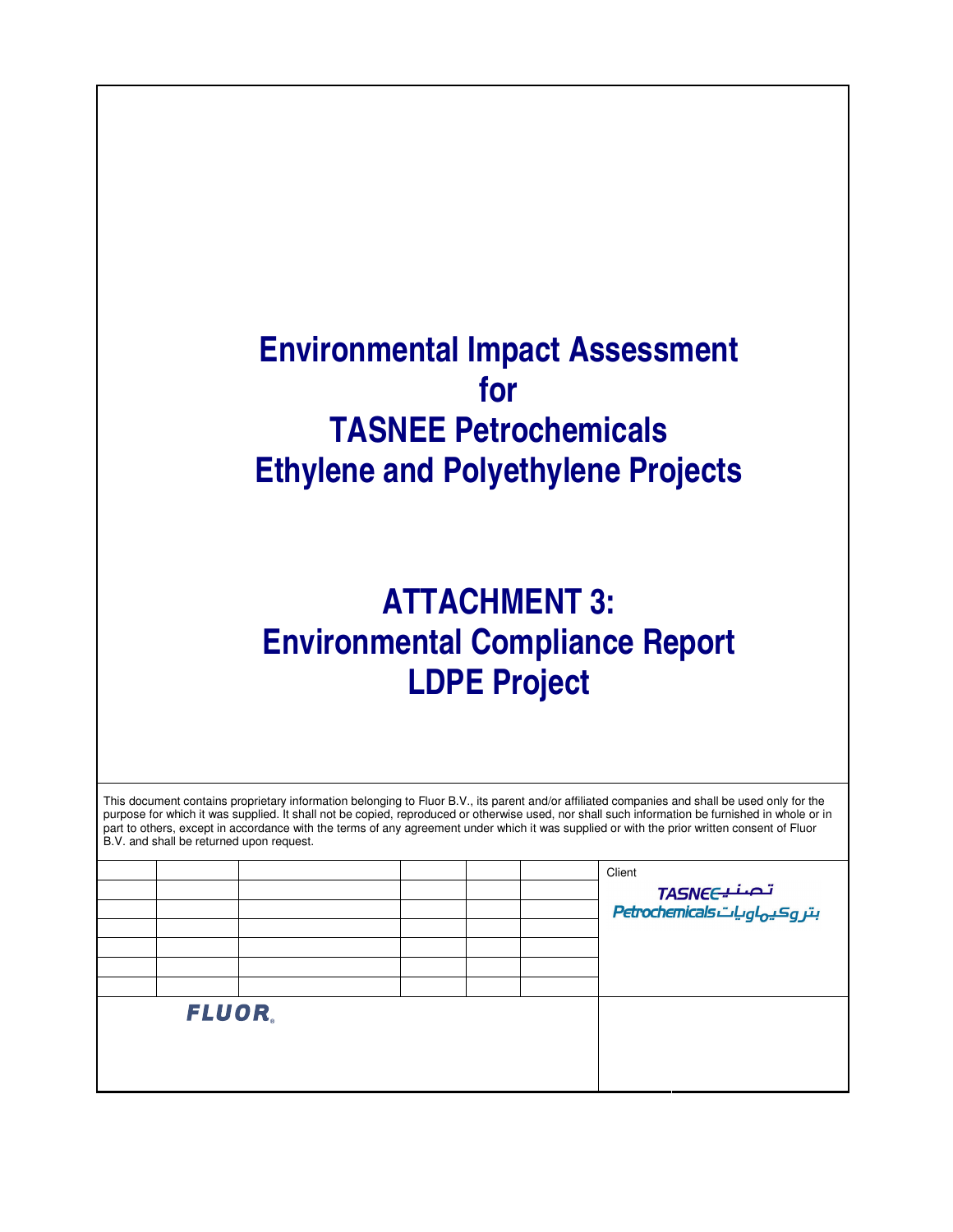# **Environmental Compliance Report** for **TASNEE Petrochemicals LDPE Project**

# **TASNEE Petrochemicals Al-Jubail Saudi Arabia**

This document contains proprietary information belonging to Fluor B.V., its parent and/or affiliated companies and shall be used only for the purpose for which it was supplied. It shall not be copied, reproduced or otherwi part to others, except in accordance with the terms of any agreement under which it was supplied or with the prior written consent of Fluor B.V. and shall be returned upon request.

|              |                          |                                          |            |                              |                                     | Client                  | تصطبحTASNE<br>بترویکیهای Petrochemicals |
|--------------|--------------------------|------------------------------------------|------------|------------------------------|-------------------------------------|-------------------------|-----------------------------------------|
| <b>ISSUE</b> | 31-Oct-05<br><b>DATE</b> | <b>First issue</b><br><b>DESCRIPTION</b> | MJ/M<br>BY | $G\mathbb{Z}$<br><b>CHKP</b> | <b>And Security</b><br><b>APP'D</b> |                         |                                         |
|              | fluor.                   |                                          |            |                              |                                     | <b>SHEET</b><br>1 of 13 | DOC. NO.<br>E-202-REP-003               |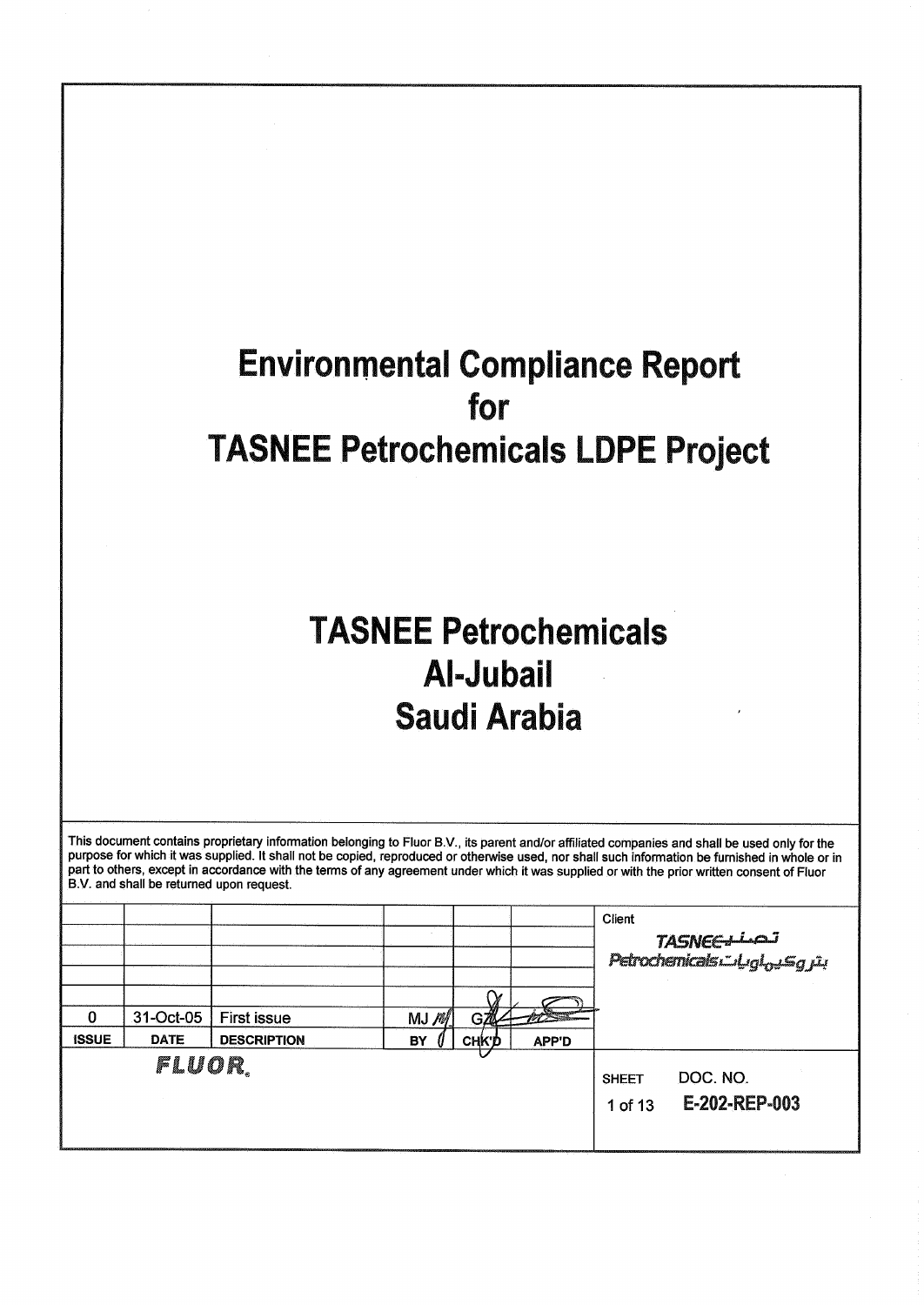## **TABLE OF CONTENTS**

| 12  |  |
|-----|--|
|     |  |
| 21  |  |
| 2.2 |  |
|     |  |
|     |  |
| 3.2 |  |
|     |  |
|     |  |
|     |  |

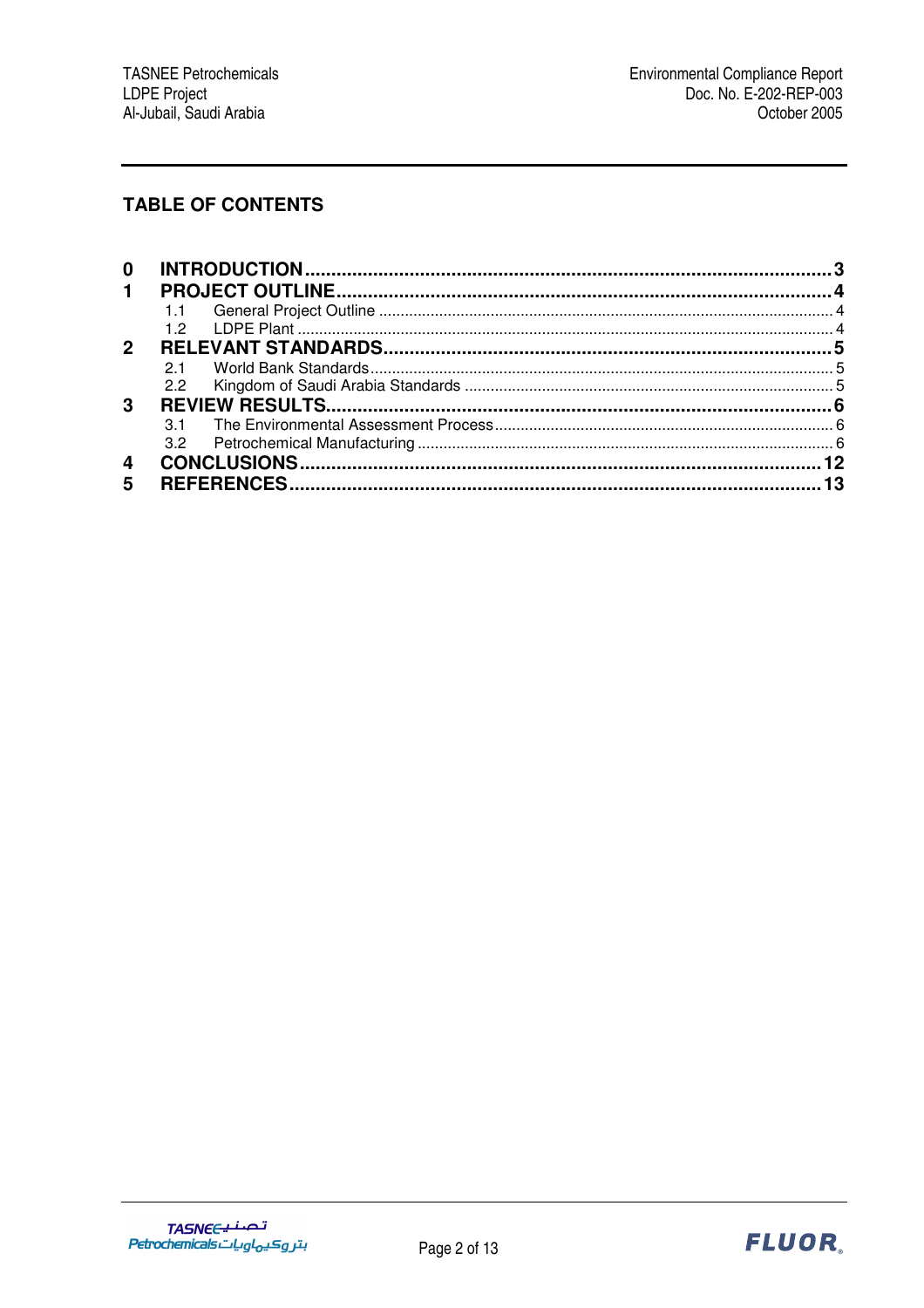## **0 INTRODUCTION**

This report describes the results of a review of the environmental aspects of the design of the TASNEE Petrochemicals LDPE Project in conjunction with the World Bank Group (WB) Environmental Standards and the Royal Commission Environmental Regulations for Jubail and Yanbu Industrial Cities of the Kingdom of Saudi Arabia (KSA). The review has focused on the standards that are relevant for the TASNEE Petrochemicals LDPE Project. A comparison between the relevant standards of the WB, KSA and the design of the plant has been made and the results are presented in this report.

The WB standards have been taken as the starting point for the comparison. Relevant WB standards have been inventoried and listed and KSA equivalent standards have been looked for. The design is compliant with all relevant KSA standards.

The following two situations have been distinguished:

- 1. A KSA standard is equal to or more stringent than the WB standard
- 2. A KSA standard is less stringent than the WB standard or no KSA standard has been defined

In situation 1 the design will comply with the WB standards. For situation 2 the contractor's design approach has been indicated.

This report starts with a brief project outline in Chapter 1. In Chapter 2 the relevant standards are listed and in Chapter 3 the review results are discussed. In Chapter 4 the conclusions are summarized and finally Chapter 5 contains a list of references.

#### **Abbreviations/ Acronyms used**

| EA          | <b>Environmental Assessment</b>                   |
|-------------|---------------------------------------------------|
| <b>EIR</b>  | <b>Environmental Information Report</b>           |
| <b>HAP</b>  | Hazardous Air Pollutant                           |
| <b>KSA</b>  | Kingdom of Saudi Arabia                           |
| <b>OSBL</b> | <b>Outside Battery Limit</b>                      |
| <b>RC</b>   | Royal Commission                                  |
| <b>RCER</b> | <b>Royal Commission Environmental Regulations</b> |
| <b>VOC</b>  | <b>Volatile Organic Compound</b>                  |
| <b>WB</b>   | The World Bank Group                              |

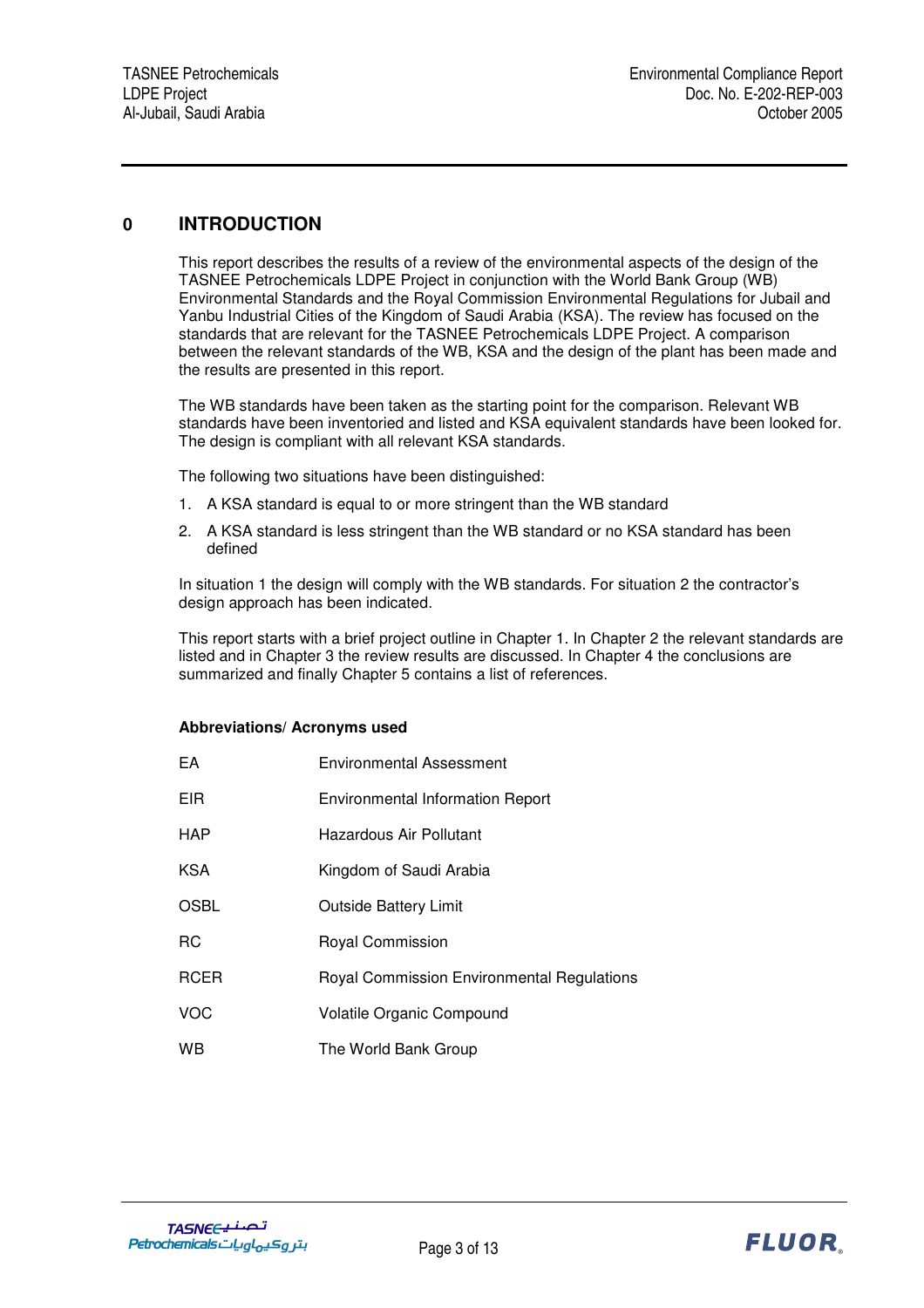## **1 PROJECT OUTLINE**

## **1.1 General Project Outline**

TASNEE Petrochemicals intends to expand their existing petrochemical complex at Al-Jubail in the Kingdom of Saudi Arabia. This complex comprises of a 450,000 ton per annum (t/a) propylene and polypropylene facility and will be expanded by adding the following process units:

- $\bullet$  1,000,000 t/a ethylene plant,
- 800,000 t/a polyethylene plant
- 1,800,000 t/a methanol plant with co-production of 365,000 t/a of carbon monoxide
- 504,000 t/a acetic acid plant
- 255,000 t/a vinyl acetate monomer plant
- along with associated utilities and offsites

This project is being developed by TASNEE Petrochemicals together with other partners. This Environmental Compliance Report only refers to the LDPE plant which is part of the polyethylene plant.

#### **1.2 LDPE Plant**

The polyethylene plant shall comprise of 2 polyethylene units. One unit shall produce 400,000 t/a of HDPE and the other shall produce 400,000 t/a of LDPE. The LDPE unit shall utilize Basell's Lupotec technology.

Basell's Lupotec technology utilizes a tubular reactor for the production of LDPE. The process essentially involves pressurizing ethylene to 2600-3100 bar and feeding a tubular reactor which typically has an internal diameter of 1.2-3.2 inches and is 1500-2000 meters in length depending on the plant capacity.

Peroxide as initiator is directly fed to the reactor. The feed temperature is raised to 130-180 °C to start the strongly exothermic reaction and cooling is used to prevent the reactants from exceeding 330 °C. Hot water is used in tube jackets generating medium pressure & low pressure steam. Per pass conversion of 25 to 35% is achieved based on grade. To improve heat transfer high gas velocities are used and depending upon the grade the reactor pressure control valve at the end of the reactor is operated in either "kicking" or "non-kicking" mode. The reactor pressure control valve discharges the LDPE/ethylene mixture into a high pressure separator. In the separator most of the ethylene is removed and recycled. The polymer melt is further depressurized to 1 bar in the low pressure product separator. The melt is then sent to the extruder for pelletizing and further degassing.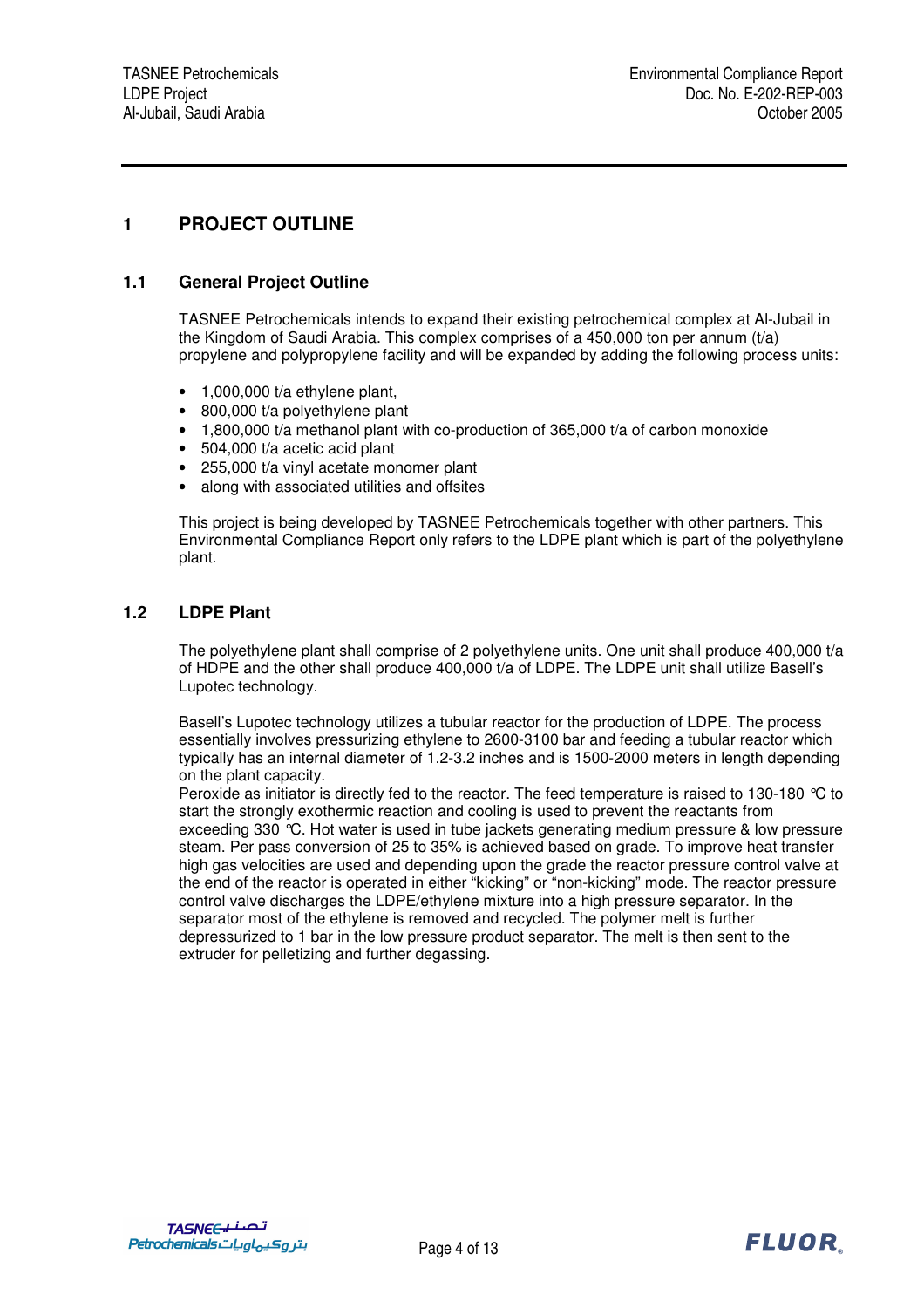## **2 RELEVANT STANDARDS**

## **2.1 World Bank Standards**

The World Bank Group's "Pollution Prevention and Abatement Handbook" (Handbook, ref. 1) effective July 1998 contains the relevant WB standards. The Handbook consists of three major sections. The first deals with an overview of key policy lessons in pollution management. The second contains guidelines mainly meant for local government policy makers on establishing a sound environmental policy. The third part contains the Project Guidelines.

Possible relevant guidelines are to be found in:

- Part II: Implementing Policies in Practice
	- The Environmental Assessment Process
	- Part III: Project Guidelines
		- **Principles of Industrial Pollution Management**
		- **•** Monitoring
	- Airborne Particulate Matter
	- Nitrogen Oxides
	- **Sulfur Oxides**
	- Airborne Particulate Matter: Pollution Prevention and Control
	- Nitrogen Oxides: Pollution Prevention and Control
	- Sulfur Oxides: Pollution Prevention and Control
	- Industrial Estates
	- Petrochemical Manufacturing
	- General Environmental Guidelines

Although the most explicit standards applicable for the TASNEE Petrochemicals LDPE Project can be found in the section on Petrochemical Manufacturing, the section on the Environmental Assessment Process has been reviewed as well.

The other mentioned sections have been reviewed for reference only.

## **2.2 Kingdom of Saudi Arabia Standards**

The relevant standards from the local authorities are contained in the "Royal Commission Environmental Regulations 2004" (RCER, ref. 2). The RCER have been compiled by the Environmental Control Department of the Royal Commission for Jubail and Yanbu Industrial Cities.

The RCER consists of two volumes. Volume 1 provides an overview of the environmental regulatory system and lists the standards and regulations. Volume 2 outlines the requirements for the environmental permit package and contains the forms to be used for the permit application.

For the TASNEE Petrochemicals LDPE Project an Environmental Information Report (ref. 3) has been prepared to demonstrate compliance of the design with the KSA standards and to apply for an Environmental Consent to Construct and an Environmental Permit to Operate.

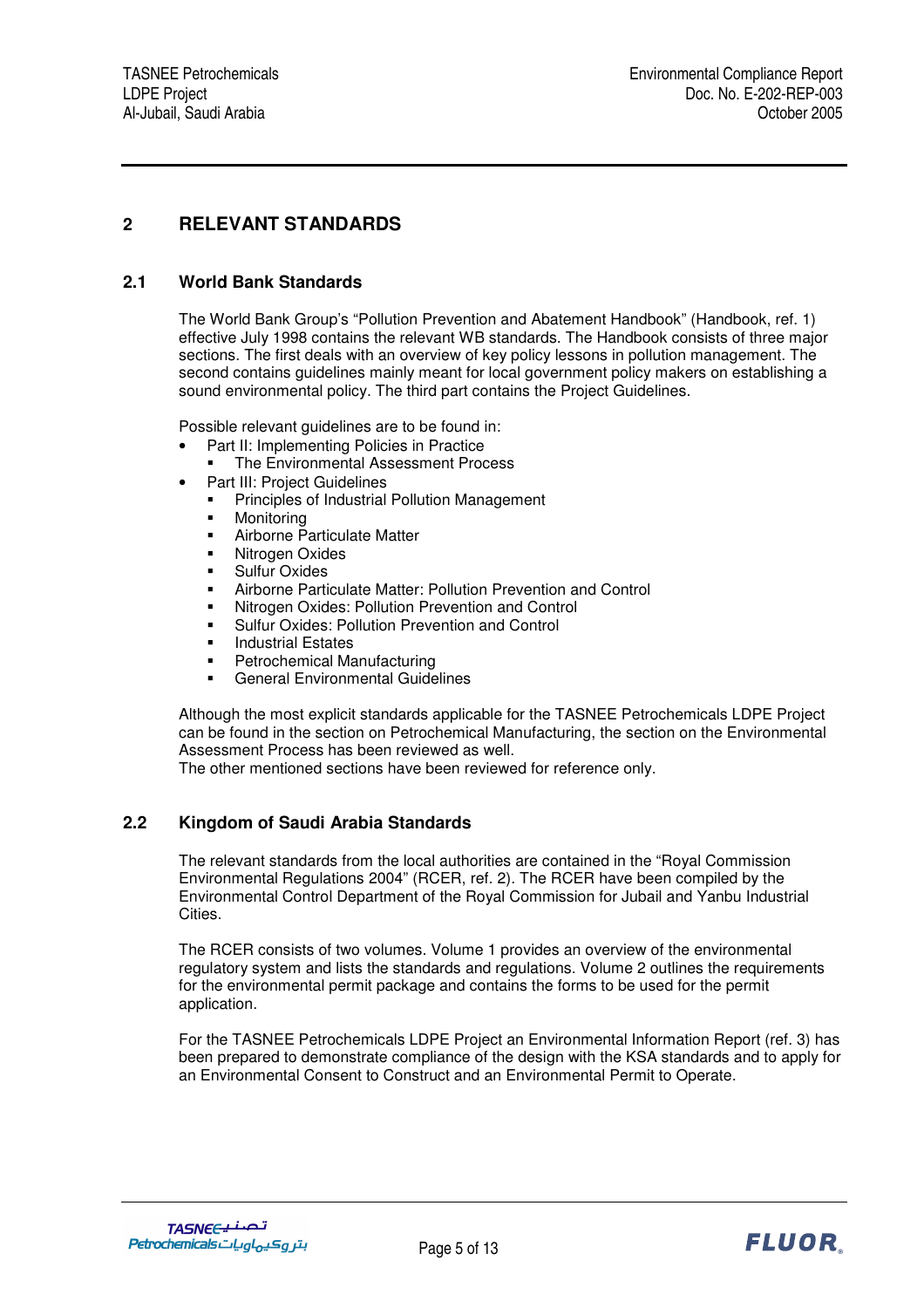## **3 REVIEW RESULTS**

## **3.1 The Environmental Assessment Process**

The environmental assessment (EA) process is one of the tools of the World Bank to enhance projects by helping prevent, minimize, mitigate or compensate any adverse environmental or social impacts. The EA process is executed in stages.

Stage 1 is a screening of the project's potential environmental and social impacts and assigns the project in one of three categories:

- Category A: full EA is required
- Category B: no full EA is required, but some environmental analysis is necessary
- Category C: no EA or environmental analysis is required

Since typical category B projects entail rehabilitation, maintenance or upgrading rather than new construction, it can be concluded that the TASNEE Petrochemicals LDPE Project is likely to be classified as a category A project.

The subsequent stages 2 through 5 comprise of scoping, EA report preparation, EA review by the Bank and project implementation.

Although the above procedure will not be followed for the TASNEE Petrochemicals LDPE Project, an Environmental Information Report has been prepared in conformity with the KSA standards.

This Environmental Compliance Report fills the gap between the EA process and the Environmental Information Report.

## **3.2 Petrochemical Manufacturing**

The section of the Handbook on Petrochemical Manufacturing provides the most explicit environmental standards applicable to the TASNEE Petrochemicals LDPE Project.

The relevant standards are presented in the tables below. Also the applicable equivalent KSA standard is presented and the situation is categorized into situation 1 or 2 as explained in the introduction:

- 1. A KSA standard is equal to or more stringent than the WB standard
- 2. A KSA standard is less stringent than the WB standard or no KSA standard has been defined

For situation 2 the design needs to be verified to meet the WB standards. If the design meets the WB standards, evidence is provided. If it is not possible to comply with WB standards a sound motivation for this deviation will be provided.

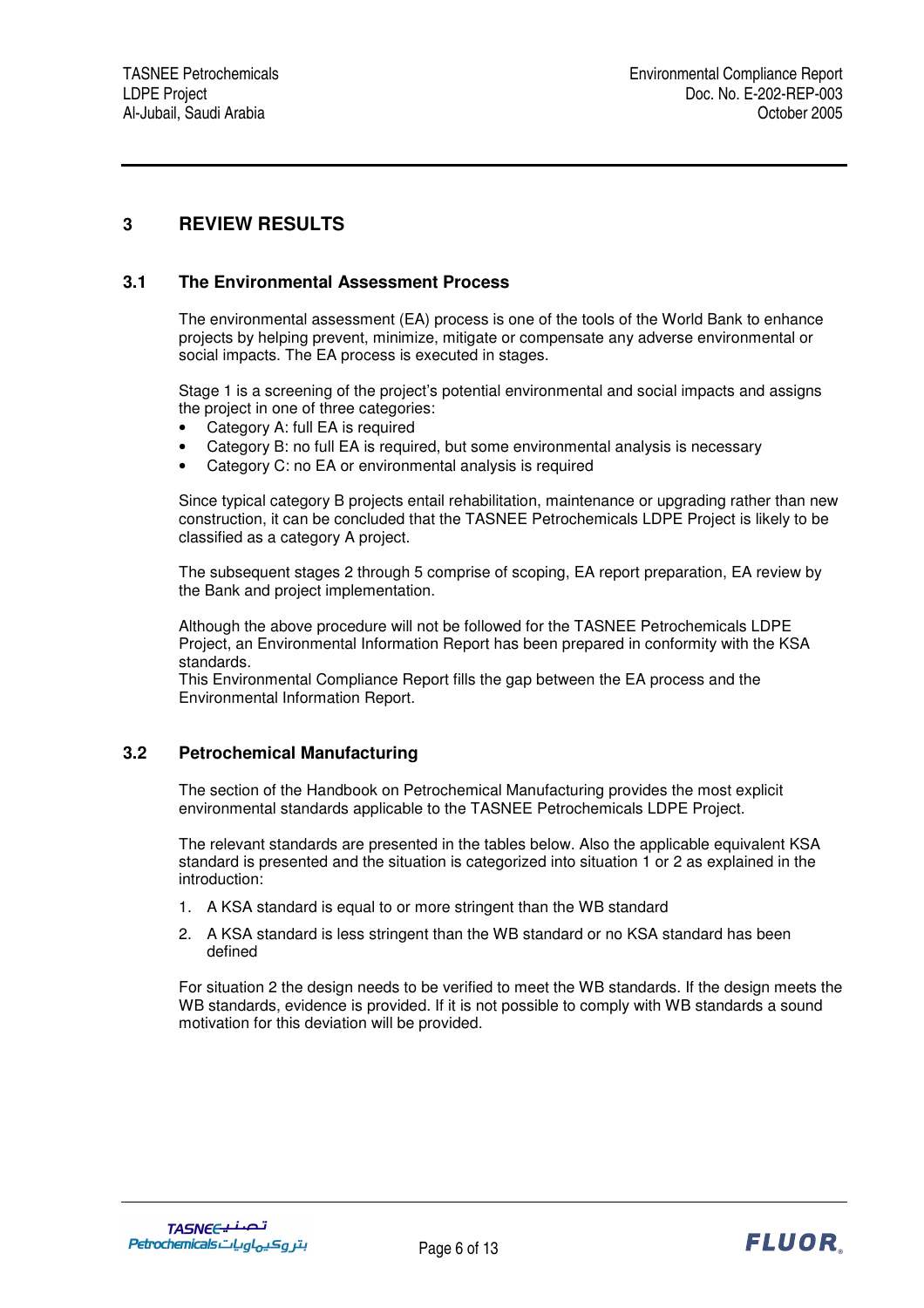## **Pollution Prevention and Control**

| <b>Table 1. Pollution Prevention and Control</b>                                                                                                                                                                              |                                                                                                                                                                                                                                                                                                                                                 |                |                                                                                                                                                                                             |  |  |  |  |
|-------------------------------------------------------------------------------------------------------------------------------------------------------------------------------------------------------------------------------|-------------------------------------------------------------------------------------------------------------------------------------------------------------------------------------------------------------------------------------------------------------------------------------------------------------------------------------------------|----------------|---------------------------------------------------------------------------------------------------------------------------------------------------------------------------------------------|--|--|--|--|
| <b>WB</b> standard                                                                                                                                                                                                            | <b>KSA</b> standard<br>(- = no standard available)                                                                                                                                                                                                                                                                                              | Category       | <b>Remarks</b><br>(- = no remarks)                                                                                                                                                          |  |  |  |  |
| <b>Reduction of Air Emissions</b>                                                                                                                                                                                             |                                                                                                                                                                                                                                                                                                                                                 |                |                                                                                                                                                                                             |  |  |  |  |
| Minimize leakage of volatile organics<br>from valves, pump glands (through<br>use of mechanical seals), flanges<br>and other process equipment by<br>following good design practices and<br>equipment maintenance procedures. | RCER section 2.8:<br>Design measures for open-ended<br>valves and pressure relief valves (not<br>for other equipment).<br>Equipment maintenance procedure<br>(monitor and repair program)<br>prescribed in detail.                                                                                                                              | 1              | $\blacksquare$                                                                                                                                                                              |  |  |  |  |
| Use mechanical seals where<br>appropriate.                                                                                                                                                                                    | $\sim$                                                                                                                                                                                                                                                                                                                                          | $\overline{c}$ | Double mechanical seals will be<br>used in VOC and HAP service.                                                                                                                             |  |  |  |  |
| Minimize losses from storage tanks,<br>product transfer areas and other<br>process areas by adopting methods<br>such as vapor recovery systems and<br>double seals (for floating roof tanks).                                 | RCER section 2.9:<br>Control measures are prescribed for<br>storage tanks depending on tank<br>capacity and true vapor pressure of<br>compound.<br>RCER section 2.10:<br>Vapors generated by loading or<br>unloading VOC's have to be<br>processed by a vapor control system<br>(depending on true vapor pressure of<br>compound and quantity). | $\mathbf{1}$   |                                                                                                                                                                                             |  |  |  |  |
| Recover catalysts and reduce<br>particulate emissions.                                                                                                                                                                        |                                                                                                                                                                                                                                                                                                                                                 | $\overline{c}$ | No catalyst is used.<br>See Table 3 for particulate<br>emissions.                                                                                                                           |  |  |  |  |
| Reduce nitrogen oxide (NO <sub>x</sub> )<br>emissions by using low- $NOx$ burners.<br>Optimize fuel usage.                                                                                                                    | $\bar{\phantom{a}}$                                                                                                                                                                                                                                                                                                                             | $\overline{c}$ | No burners are used.                                                                                                                                                                        |  |  |  |  |
| Elimination or Reduction of Pollutants                                                                                                                                                                                        |                                                                                                                                                                                                                                                                                                                                                 |                |                                                                                                                                                                                             |  |  |  |  |
| Use nonchrome-based additives in<br>cooling water.                                                                                                                                                                            | $\overline{\phantom{a}}$                                                                                                                                                                                                                                                                                                                        | $\overline{c}$ | Cooling water supply and cooling<br>water return is OSBL. In general,<br>TASNEE does not use chrome-<br>based additives in cooling water.                                                   |  |  |  |  |
| Use long-life catalysts and<br>regeneration to extend the cycle.                                                                                                                                                              | $\overline{\phantom{a}}$                                                                                                                                                                                                                                                                                                                        | $\overline{2}$ | No catalyst is used.                                                                                                                                                                        |  |  |  |  |
| <b>Recycling and Reuse</b>                                                                                                                                                                                                    |                                                                                                                                                                                                                                                                                                                                                 |                |                                                                                                                                                                                             |  |  |  |  |
| Recycle cooling water and treated<br>wastewater to the extent feasible.                                                                                                                                                       | $\overline{\phantom{a}}$                                                                                                                                                                                                                                                                                                                        | $\overline{2}$ | A closed cooling water system is<br>provided (supply and return OSBL).<br>Wastewater is sent to the treatment<br>facility of the complex before being<br>sent to the RC treatment facility. |  |  |  |  |
| Recover and reuse spent solvents<br>and other chemicals to the extent<br>feasible.                                                                                                                                            | $\overline{\phantom{a}}$                                                                                                                                                                                                                                                                                                                        | $\overline{2}$ | Used isododecane (rinsing solvent)<br>is collected in a slop tank and<br>transferred into barrels for disposal.                                                                             |  |  |  |  |
| <b>Improved Operating Procedures</b>                                                                                                                                                                                          |                                                                                                                                                                                                                                                                                                                                                 |                |                                                                                                                                                                                             |  |  |  |  |
| Segregate process wastewaters from<br>stormwater systems.                                                                                                                                                                     | RCER section 3.6:<br>First flush (30mm) of rainfall to be<br>collected in a dedicated system,<br>additional rainfall may be directed to<br>the RC storm water drainage system.                                                                                                                                                                  | 1              | $\sim$                                                                                                                                                                                      |  |  |  |  |
| Optimize the frequency of tank and<br>equipment cleaning.                                                                                                                                                                     | $\blacksquare$                                                                                                                                                                                                                                                                                                                                  | $\overline{2}$ | Tank and equipment cleaning will<br>be minimized to the extent feasible.                                                                                                                    |  |  |  |  |
| Prevent solids and oily wastes from<br>entering the drainage system.                                                                                                                                                          | RCER section 3.6:<br>First flush (30mm) of rainfall to be<br>collected in a dedicated system.                                                                                                                                                                                                                                                   | 1              |                                                                                                                                                                                             |  |  |  |  |
| Establish and maintain an emergency<br>preparedness and response plan.                                                                                                                                                        |                                                                                                                                                                                                                                                                                                                                                 | $\overline{2}$ | <b>TASNEE Petrochemicals already</b><br>has an emergency response plan,<br>which will be adjusted to<br>incorporate the additional units as<br>necessary.                                   |  |  |  |  |

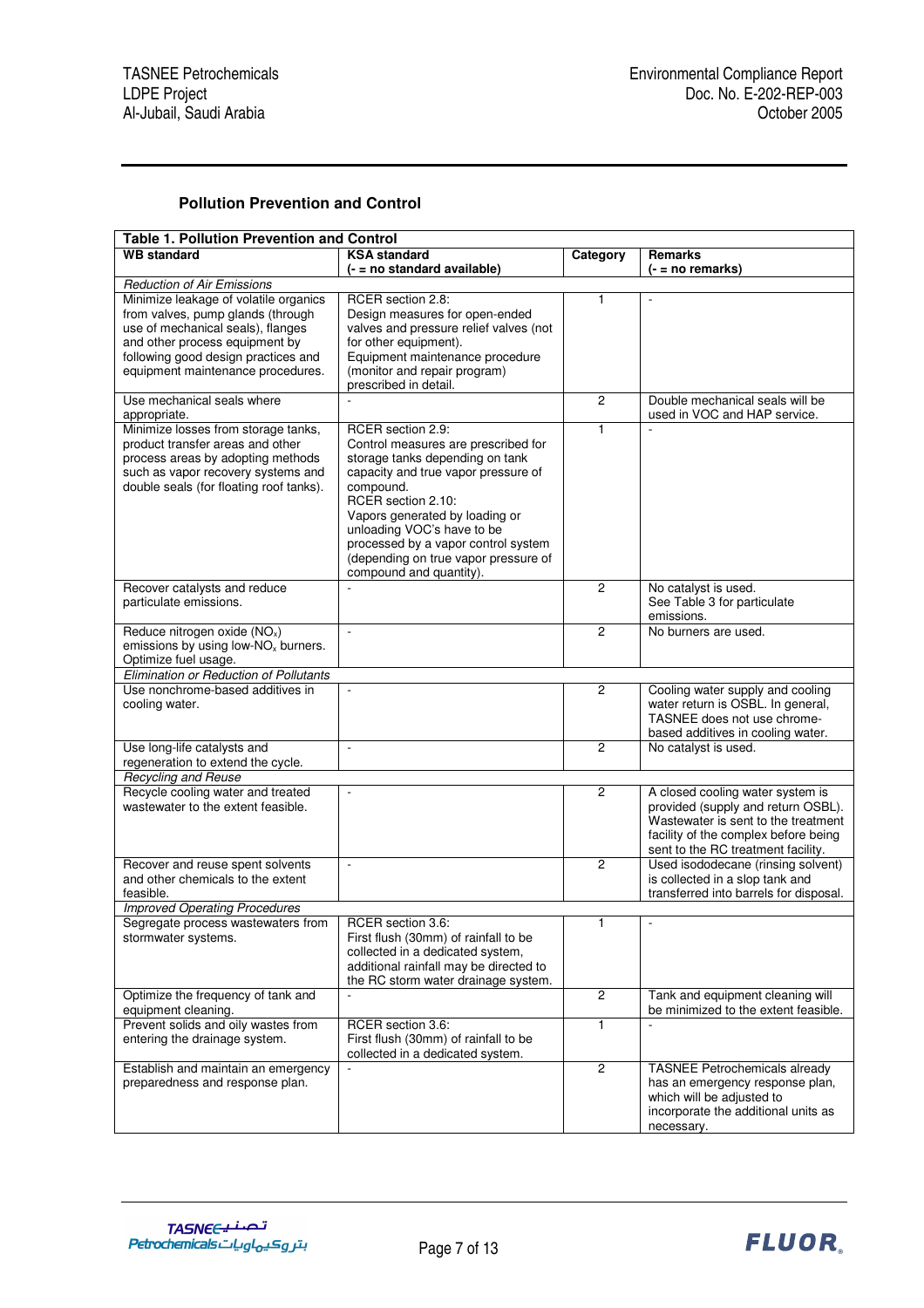#### **Target Pollution Loads**

| <b>Table 2. Target Pollution Loads</b>                                                                                                                                |                                                                                                                                                                                                                                                                       |          |                                                                                                                     |  |  |  |
|-----------------------------------------------------------------------------------------------------------------------------------------------------------------------|-----------------------------------------------------------------------------------------------------------------------------------------------------------------------------------------------------------------------------------------------------------------------|----------|---------------------------------------------------------------------------------------------------------------------|--|--|--|
| <b>WB</b> standard                                                                                                                                                    | <b>KSA standard</b><br>(- = no standard available)                                                                                                                                                                                                                    | Category | <b>Remarks</b><br>$( - = no$ remarks)                                                                               |  |  |  |
| A good practice target for<br>petrochemical complex is to reduce<br>total organic emissions (including<br>VOC's) from the process units to<br>0.6% of the throughput. |                                                                                                                                                                                                                                                                       | 2        | VOC emission from Regenerative<br>Thermal Oxidizer is less than 5.3<br>t/a, which is below 0.002% of<br>throughput. |  |  |  |
| Vapor recovery systems to control<br>losses of VOC's from storage tanks<br>and loading areas should achieve<br>close to 100% recovery.                                | RCER section 2.9:<br>Control measures are prescribed for<br>storage tanks depending on tank<br>capacity and true vapor pressure of<br>compound.<br>RCER section 2.10:<br>Control efficiency of at least 95% for<br>VOC loading or unloading vapor<br>control systems. |          |                                                                                                                     |  |  |  |

#### **Treatment Technologies – Air Emissions**

| <b>Table 3. Air Emissions</b> |                    |                                                                     |          |                                                                              |  |  |  |
|-------------------------------|--------------------|---------------------------------------------------------------------|----------|------------------------------------------------------------------------------|--|--|--|
| <b>Parameter</b>              | <b>WB</b> standard | <b>KSA</b> standard<br>$(-$ = no standard<br>available)             | Category | <b>Remarks</b><br>$(- = no$ remarks)                                         |  |  |  |
| Particulate matter            | 20 mg/ $Nm3$       | Boilers and furnaces:<br>180 mg/dscm<br>Incinerators:<br>34 mg/dscm | 2        | No PM emission from Regenerative<br>Thermal Oxidizer.                        |  |  |  |
| Nitrogen oxides               | 300 mg/ $Nm^3$     | Boilers and furnaces:<br>86 ng/J<br>Incinerators:                   | 2        | $NOx$ emission < 50 mg/Nm <sup>3</sup> for<br>Regenerative Thermal Oxidizer. |  |  |  |
| Sulfur oxides                 | 500 mg/ $Nm3$      | Boilers and furnaces:<br>340 ng/J<br>Incinerators:<br>50 mg/dscm    | 2        | No SO <sub>x</sub> emission from<br>Regenerative Thermal Oxidizer.           |  |  |  |

#### **Treatment Technologies – Liquid Effluents**

WB effluent requirements are for direct discharge to surface water. Therefore, comparison is made with the KSA standards for direct discharge to coastal waters (RCER Table 3C). However, for this project wastewater is discharged to the central wastewater treatment facility operated by the Royal Commission. For the effluent standards applicable for this project (RCER Table 3B), no comparable WB standards are available.

| Table 4. Liquid Effluents - For Information Only |                                         |                                    |          |                     |  |
|--------------------------------------------------|-----------------------------------------|------------------------------------|----------|---------------------|--|
| <b>Parameter</b>                                 | <b>WB</b> standard                      | <b>KSA</b> standard                | Category | Remarks             |  |
|                                                  | (in mg/l, except pH<br>and temperature) | $( - = no standard)$<br>available) |          | $( - = no$ remarks) |  |
| рH                                               | $6 - 9$                                 | $6 - 9$                            |          | -                   |  |
| <b>BOD</b>                                       | 30                                      | 25                                 |          | -                   |  |
| <b>COD</b>                                       | 150                                     | 150                                |          |                     |  |
| TSS                                              | 30                                      | 40                                 | າ        | -                   |  |
| Oil and grease                                   | 10                                      | 15                                 | ∩        |                     |  |
| Cadmium                                          | 0.1                                     | 0.05                               |          | -                   |  |
| Chromium                                         | (hexavalent)<br>0.1                     | 1.0 (total)                        | ◠        | -                   |  |
| Copper                                           | 0.5                                     | 0.5                                |          | ۰.                  |  |
| Phenol                                           | 0.5                                     |                                    | 2        |                     |  |

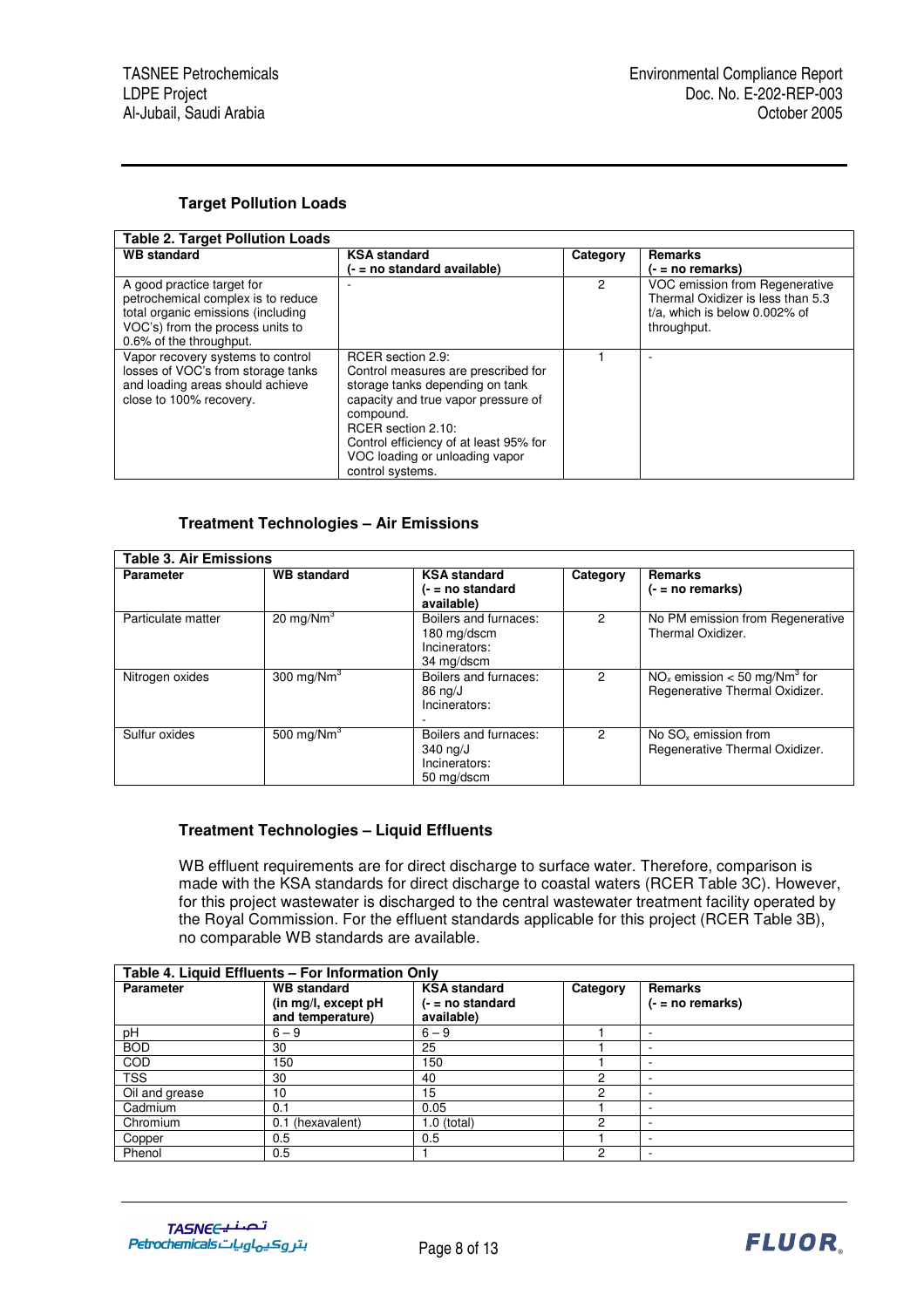| Table 4. Liquid Effluents – For Information Only |                                                               |                                                         |          |                                                                                           |  |  |
|--------------------------------------------------|---------------------------------------------------------------|---------------------------------------------------------|----------|-------------------------------------------------------------------------------------------|--|--|
| <b>Parameter</b>                                 | <b>WB</b> standard<br>(in mg/l, except pH<br>and temperature) | <b>KSA standard</b><br>$(-$ = no standard<br>available) | Category | Remarks<br>$( - = no$ remarks)                                                            |  |  |
| Benzene                                          | 0.05                                                          |                                                         | 2        | Pre-treatment standard for<br>discharge to RC central treatment<br>facilities: 0.134 mg/l |  |  |
| Vinyl chloride                                   | 0.05                                                          |                                                         | 2        | Pre-treatment standard for<br>discharge to RC central treatment<br>facilities: 0.172 mg/l |  |  |
| Sulfide                                          |                                                               | 0.1                                                     |          |                                                                                           |  |  |
| Nitrogen (total)                                 | 10                                                            | 10                                                      |          |                                                                                           |  |  |
| Temperature increase                             | ≤ $3^{\circ}$ C                                               | 10                                                      | 2        |                                                                                           |  |  |

#### **Treatment Technologies – Solid Wastes and Sludges**

| <b>Table 5. Solid Wastes and Sludges</b>                                                                                |                                                    |          |                                                        |  |  |  |
|-------------------------------------------------------------------------------------------------------------------------|----------------------------------------------------|----------|--------------------------------------------------------|--|--|--|
| <b>WB</b> standard                                                                                                      | <b>KSA</b> standard<br>(- = no standard available) | Category | <b>Remarks</b><br>$( - = no$ remarks)                  |  |  |  |
| Combustion of toxic organics is<br>considered an effective treatment<br>technology for petrochemical organic<br>wastes. |                                                    | 2        | No toxic organics are produced.                        |  |  |  |
| Spent catalysts are generally sent<br>back to the suppliers.                                                            |                                                    | 2        | No catalyst is used.                                   |  |  |  |
| Wherever possible, generation of<br>sludges should be minimized.                                                        |                                                    |          | No sludge will be produced.                            |  |  |  |
| Sludges must be treated to reduce<br>toxic organics to nondetectable<br>levels.                                         |                                                    | 2        | No sludge will be produced.                            |  |  |  |
| Wastes containing toxic metals<br>should be stabilized before disposal.                                                 |                                                    | 2        | No wastes containing toxic metals<br>will be produced. |  |  |  |

## **Ambient Noise**

| Table 6. Maximum allowable noise load      |                    |                                                           |          |                                                  |  |  |  |
|--------------------------------------------|--------------------|-----------------------------------------------------------|----------|--------------------------------------------------|--|--|--|
| Receptor                                   | <b>WB</b> standard | <b>KSA standard</b><br>$( - = no standard)$<br>available) | Category | Remarks<br>$(- = no$ remarks)                    |  |  |  |
| Residential daytime<br>$(07:00 - 22:00)$   | 55 $dB(A)$         | 50 $dB(A)$                                                |          | No residential area located near the<br>facility |  |  |  |
| Residential nighttime<br>$(22:00 - 07:00)$ | 45 dB(A)           | 50 $dB(A)$                                                | 2        | No residential area located near the<br>facility |  |  |  |
| Industrial                                 | 70 dB(A)           | 75 dB(A)                                                  | 2        |                                                  |  |  |  |

The facility will be located within an industrial area and the location of the nearest residential area is approximately 5 km.

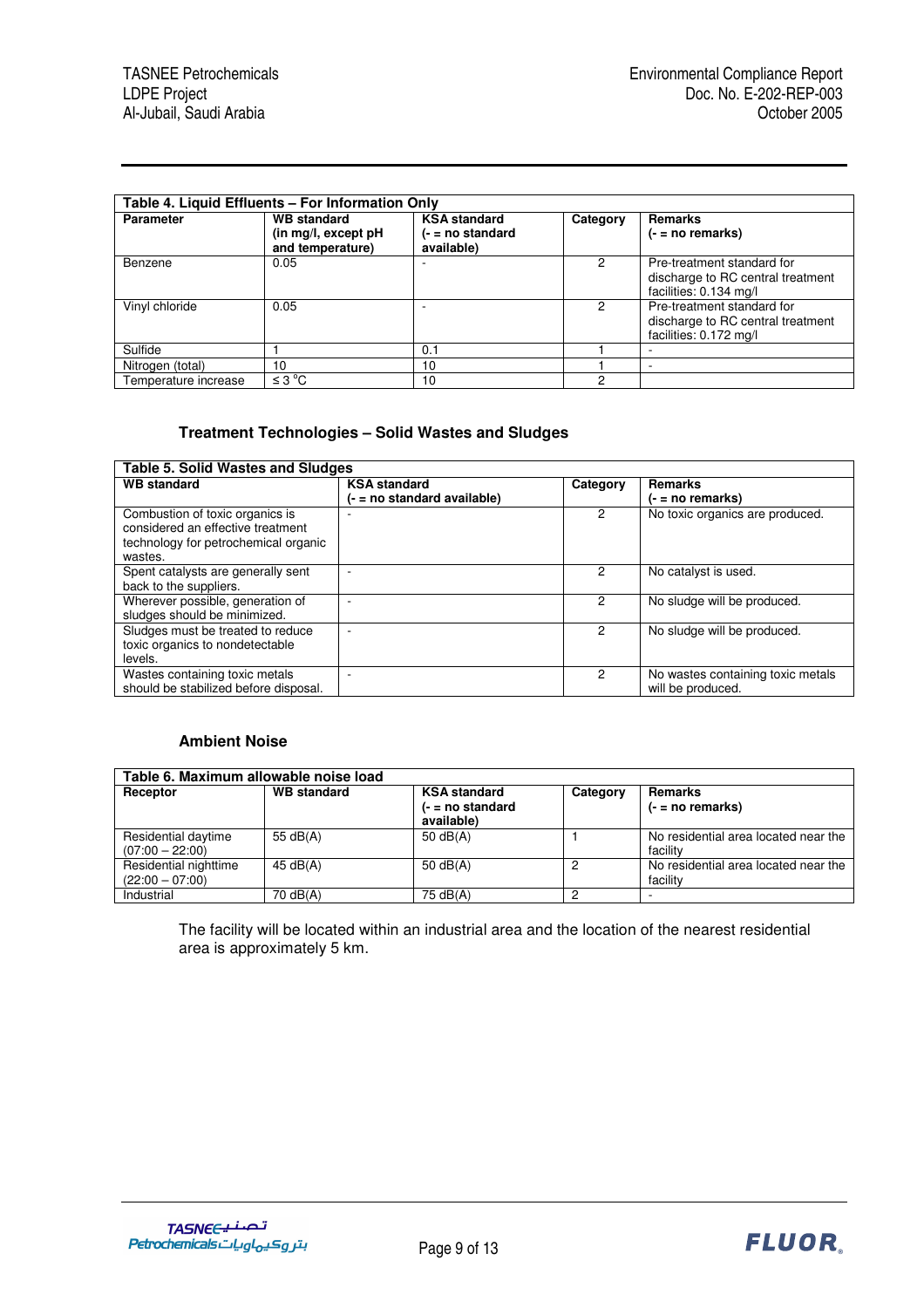## **Monitoring and Reporting**

| <b>Table 7. Monitoring and Reporting</b>                       |                                                                        |                |                                                                    |  |  |  |  |
|----------------------------------------------------------------|------------------------------------------------------------------------|----------------|--------------------------------------------------------------------|--|--|--|--|
| <b>WB</b> standard                                             | <b>KSA standard</b>                                                    | Category       | Remarks                                                            |  |  |  |  |
|                                                                | (- = no standard available)                                            |                | $(- = no$ remarks)                                                 |  |  |  |  |
| Air emissions from stacks should be                            | <b>RCER Table 2D:</b>                                                  | $\overline{2}$ | Regenerative Thermal Oxidizer has                                  |  |  |  |  |
| visually monitored for opacity at least                        | Opacity should be monitored                                            |                | <73MW heat input capacity so                                       |  |  |  |  |
| once every eight hours.                                        | continuously for combustion devices                                    |                | opacity will not be monitored.                                     |  |  |  |  |
|                                                                | >73MW heat input capacity.                                             |                |                                                                    |  |  |  |  |
| Annual emissions monitoring of<br>combustion sources should be | RCER section 2.5:                                                      | $\overline{2}$ | Regenerative Thermal Oxidizer is                                   |  |  |  |  |
| carried out for sulfur oxides, nitrogen                        | The operator of a facility shall<br>undertake annual stack emission    |                | an emission abatement technique<br>to destruct VOC's from process  |  |  |  |  |
| oxides and relevant organics, with                             | testing of the following point sources:                                |                | waste gasses. No annual                                            |  |  |  |  |
| fuel sulfur content and excess                                 | a. Affected sources that, before the                                   |                | emissions monitoring will be carried                               |  |  |  |  |
| oxygen maintained at acceptable                                | use of emission abatement                                              |                | out, but a performance test at start-                              |  |  |  |  |
| levels during normal operations.                               | equipment, have the potential to emit                                  |                | up will prove its efficiency.                                      |  |  |  |  |
|                                                                | more than 100 t/y of any air pollutant                                 |                |                                                                    |  |  |  |  |
|                                                                | listed in Table 2A;                                                    |                | The Regenerative Thermal Oxidizer                                  |  |  |  |  |
|                                                                | b. Affected sources that, before the                                   |                | is not listed in Table 2D, so there is                             |  |  |  |  |
|                                                                | use of emission abatement                                              |                | no requirement for continuous                                      |  |  |  |  |
|                                                                | equipment, have the potential to emit                                  |                | emission monitoring.                                               |  |  |  |  |
|                                                                | more than 10 t/y of any hazardous air                                  |                |                                                                    |  |  |  |  |
|                                                                | pollutant listed in Table 2C;                                          |                |                                                                    |  |  |  |  |
|                                                                | c. Affected sources combusting                                         |                |                                                                    |  |  |  |  |
|                                                                | hazardous materials.                                                   |                |                                                                    |  |  |  |  |
|                                                                | The operator shall at a minimum                                        |                |                                                                    |  |  |  |  |
|                                                                | measure for the applicable<br>parameters that are regulated in         |                |                                                                    |  |  |  |  |
|                                                                | Table 2B for the affected sources at                                   |                |                                                                    |  |  |  |  |
|                                                                | the facility.                                                          |                |                                                                    |  |  |  |  |
|                                                                | RCER section 2.6:                                                      |                |                                                                    |  |  |  |  |
|                                                                | Operators of all point sources listed                                  |                |                                                                    |  |  |  |  |
|                                                                | in Table 2D (includes gas turbines,                                    |                |                                                                    |  |  |  |  |
|                                                                | combustion devices and hazardous                                       |                |                                                                    |  |  |  |  |
|                                                                | waste incinerators) shall install                                      |                |                                                                    |  |  |  |  |
|                                                                | appropriate continuous emission                                        |                |                                                                    |  |  |  |  |
|                                                                | monitoring systems.                                                    |                |                                                                    |  |  |  |  |
| Leakages should be visually checked                            | RCER section 2.8:                                                      | $\overline{2}$ | Leakages are regularly checked                                     |  |  |  |  |
| every eight hours and at least once a                          | The operator of a facility shall monitor                               |                | visually by the operators.                                         |  |  |  |  |
| week using leak detection equipment.                           | all effected components in VOC<br>service or in organic HAP service on |                | Monitoring of VOC emissions is<br>conducted according to RCER.     |  |  |  |  |
|                                                                | a minimum of semi-annual basis.                                        |                |                                                                    |  |  |  |  |
|                                                                | Following two consecutive semi-                                        |                |                                                                    |  |  |  |  |
|                                                                | annual leak detection periods when                                     |                |                                                                    |  |  |  |  |
|                                                                | the number of leaking components is                                    |                |                                                                    |  |  |  |  |
|                                                                | found to be less than 2% of the total,                                 |                |                                                                    |  |  |  |  |
|                                                                | the operator revert to annual leak                                     |                |                                                                    |  |  |  |  |
|                                                                | detection monitoring.                                                  |                |                                                                    |  |  |  |  |
|                                                                | Less frequent monitoring of difficult or                               |                |                                                                    |  |  |  |  |
|                                                                | unsafe to monitor components shall                                     |                |                                                                    |  |  |  |  |
|                                                                | be permitted as determined by the                                      |                |                                                                    |  |  |  |  |
|                                                                | operator, subject to verification and                                  |                |                                                                    |  |  |  |  |
| Liquid effluents should be monitored                           | approval by the Royal Commission.<br>RCER section 3.12:                | $\overline{2}$ |                                                                    |  |  |  |  |
| at least once every eight hours for all                        | The operator of a facility shall                                       |                | No direct discharge of liquid<br>effluents outside the facility of |  |  |  |  |
| the parameters cited except metals,                            | undertake effluent and discharge                                       |                | <b>TASNEE Petrochemicals.</b>                                      |  |  |  |  |
| which should be monitored at least                             | monitoring of all sources prior to their                               |                |                                                                    |  |  |  |  |
| monthly.                                                       | discharge to either the Industrial                                     |                |                                                                    |  |  |  |  |
|                                                                | Wastewater Treatment Plant,                                            |                |                                                                    |  |  |  |  |
|                                                                | seawater cooling canals, drainage                                      |                |                                                                    |  |  |  |  |
|                                                                | ditches, the Harbor or the Arabian                                     |                |                                                                    |  |  |  |  |
|                                                                | Gulf.                                                                  |                |                                                                    |  |  |  |  |
| Each shipment of solid waste going                             | RCER section 5.2:                                                      | $\mathbf{1}$   | $\overline{\phantom{a}}$                                           |  |  |  |  |
| for disposal should be monitored for                           | Before transportation of hazardous                                     |                |                                                                    |  |  |  |  |
| toxics.                                                        | and non-hazardous industrial waste                                     |                |                                                                    |  |  |  |  |
|                                                                | the generator shall complete a waste                                   |                |                                                                    |  |  |  |  |
|                                                                | manifest containing compositional                                      |                |                                                                    |  |  |  |  |
|                                                                | data.                                                                  |                |                                                                    |  |  |  |  |

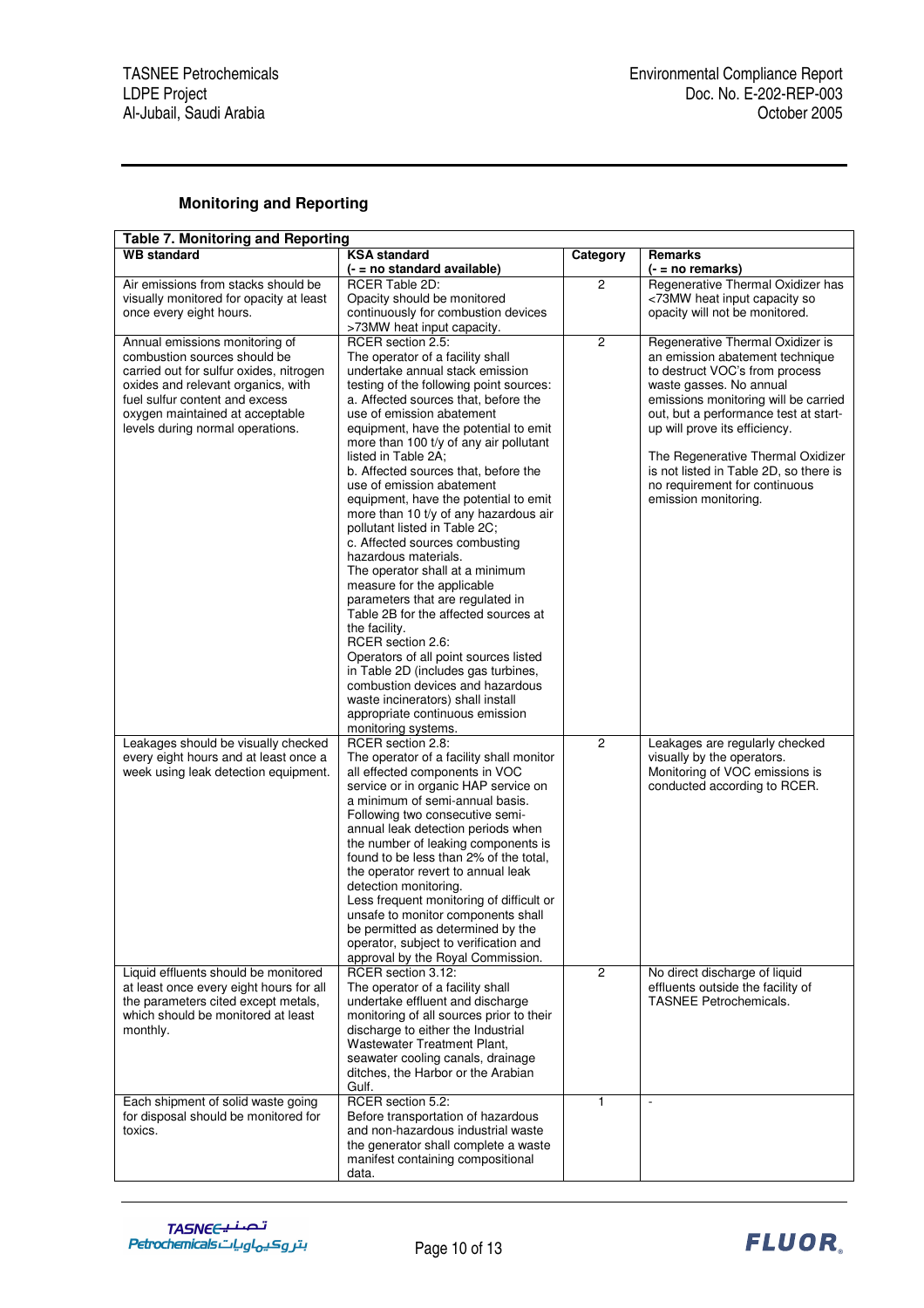| <b>Table 7. Monitoring and Reporting</b>                                                                                                                                          |                                                                                                                                                                                                                                                                                                                                                                                                         |                |                                                            |
|-----------------------------------------------------------------------------------------------------------------------------------------------------------------------------------|---------------------------------------------------------------------------------------------------------------------------------------------------------------------------------------------------------------------------------------------------------------------------------------------------------------------------------------------------------------------------------------------------------|----------------|------------------------------------------------------------|
| <b>WB</b> standard                                                                                                                                                                | <b>KSA</b> standard                                                                                                                                                                                                                                                                                                                                                                                     | Category       | <b>Remarks</b>                                             |
|                                                                                                                                                                                   | (- = no standard available)                                                                                                                                                                                                                                                                                                                                                                             |                | (- = no remarks)                                           |
| Monitoring data should be analyzed<br>and reviewed at regular intervals and<br>compared with the operating<br>standards so that any necessary<br>corrective actions can be taken. | RCER section 2.6:<br>The operator of continuous air<br>monitoring systems shall submit a<br>report electronically to the Royal<br>Commission every six months,<br>including the actual monitoring data<br>with results of statistical analysis and<br>an explanation for the occasions<br>when the source emission standards<br>were exceeded and the corrective<br>action taken to prevent recurrence. | $\overline{2}$ | There are no monitoring<br>requirements for point sources. |
| Records of monitoring results should                                                                                                                                              | RCER section 8.3:                                                                                                                                                                                                                                                                                                                                                                                       |                | ٠                                                          |
| be kept in an acceptable format.                                                                                                                                                  | Recordkeeping requirements.                                                                                                                                                                                                                                                                                                                                                                             |                |                                                            |
| The results should be reported to the<br>responsible authorities and relevant<br>parties, as required.                                                                            | RCER section 8.2:<br>The operator of a facility shall submit<br>periodic monitoring reports in<br>accordance with any monitoring<br>schedules developed in conjunction<br>with the Environmental Permit to<br>Operate.<br>The operator of a facility shall submit<br>to the Royal Commission all relevant<br>reports and at the specific frequency<br>referenced in Table 8A.                           |                | $\overline{\phantom{a}}$                                   |

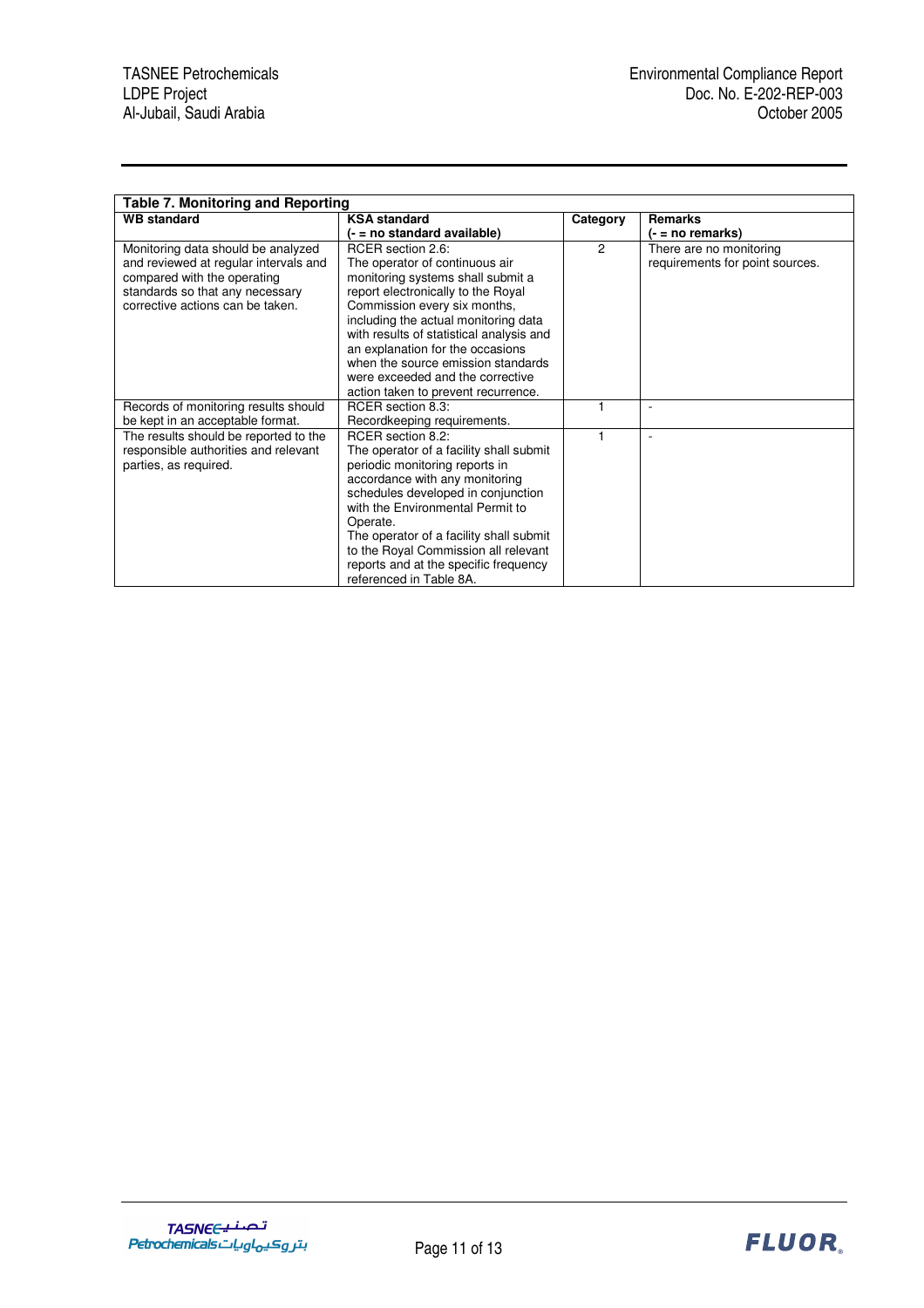## **4 CONCLUSIONS**

This report describes the results of a review of the World Bank Group (WB) and the Kingdom of Saudi Arabia (KSA) environmental standards and how these standards are incorporated into the design of the TASNEE Petrochemicals LDPE Project.

Applicable WB standards have been tabled together with the KSA standards. In those cases where WB standards have been defined and either less stringent or no KSA standards are defined, the design approach has been reported.

For the TASNEE Petrochemicals LDPE Project an Environmental Information Report (EIR) has been prepared in conformity with the KSA standards. Since the EIR does not follow the WB procedure for the Environmental Assessment (EA) process, this Environmental Compliance Report has been prepared to fill the gap between the EIR and the EA process.

The comparison between the relevant standards of the WB, KSA and the plant design approach shows that in general either the KSA standards meet the WB standards or that the design approach meets the WB standards.